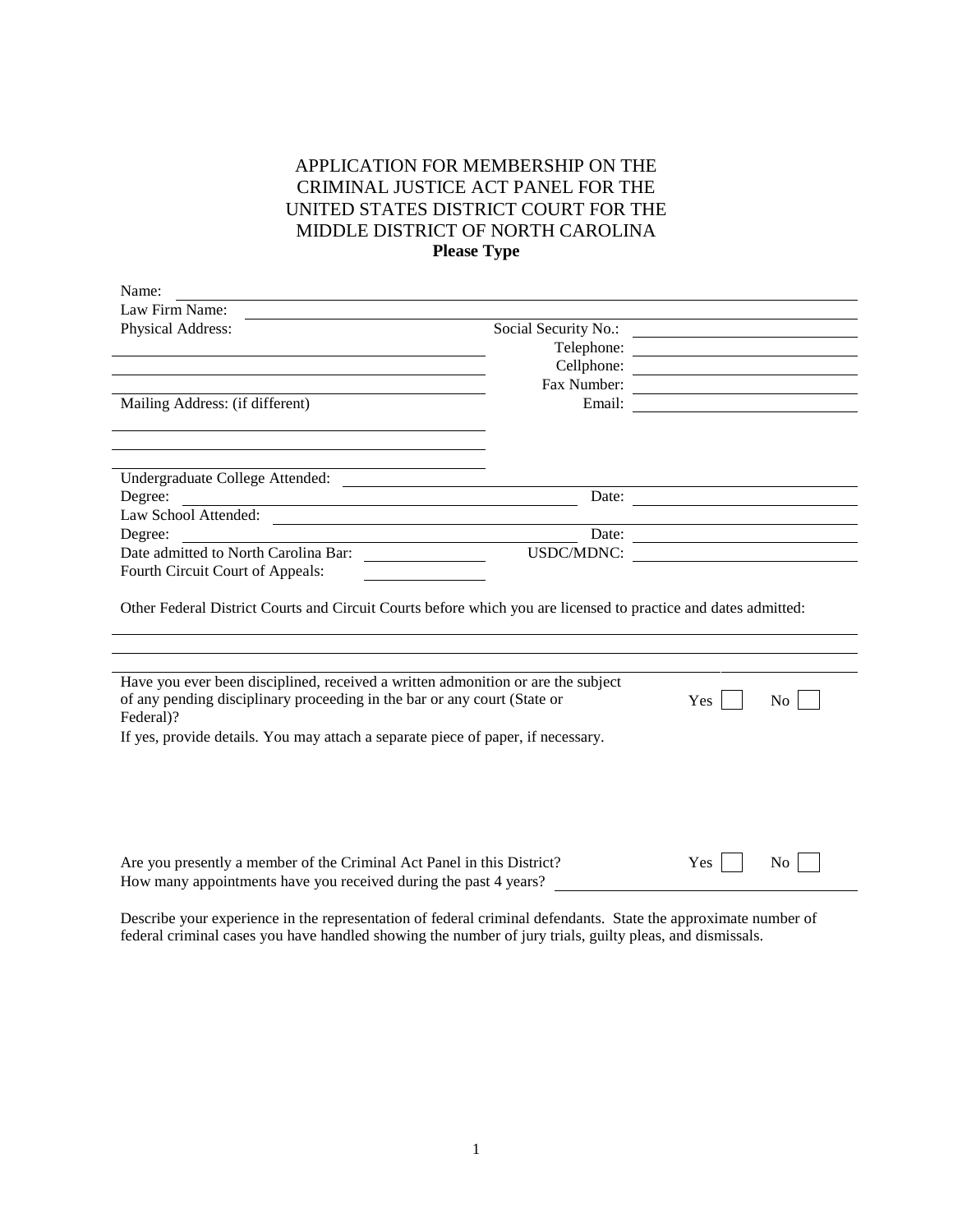Identify the last 3 federal criminal cases you tried to a jury or any other significant federal cases you have handled.

1.

2.

3.

Other:

Have you had experience in the federal district court with motions for post-trial relief in the criminal cases? If so, how many? Please describe your experience.

How many appeals of federal criminal cases have you handled?

Describe your experience in other federal litigation, especially before juries and in the appellate process.

Describe your experience in the representation of state criminal defendants. State the approximate number of state criminal cases you have handled showing the number of jury trials, guilty pleas, and dismissals.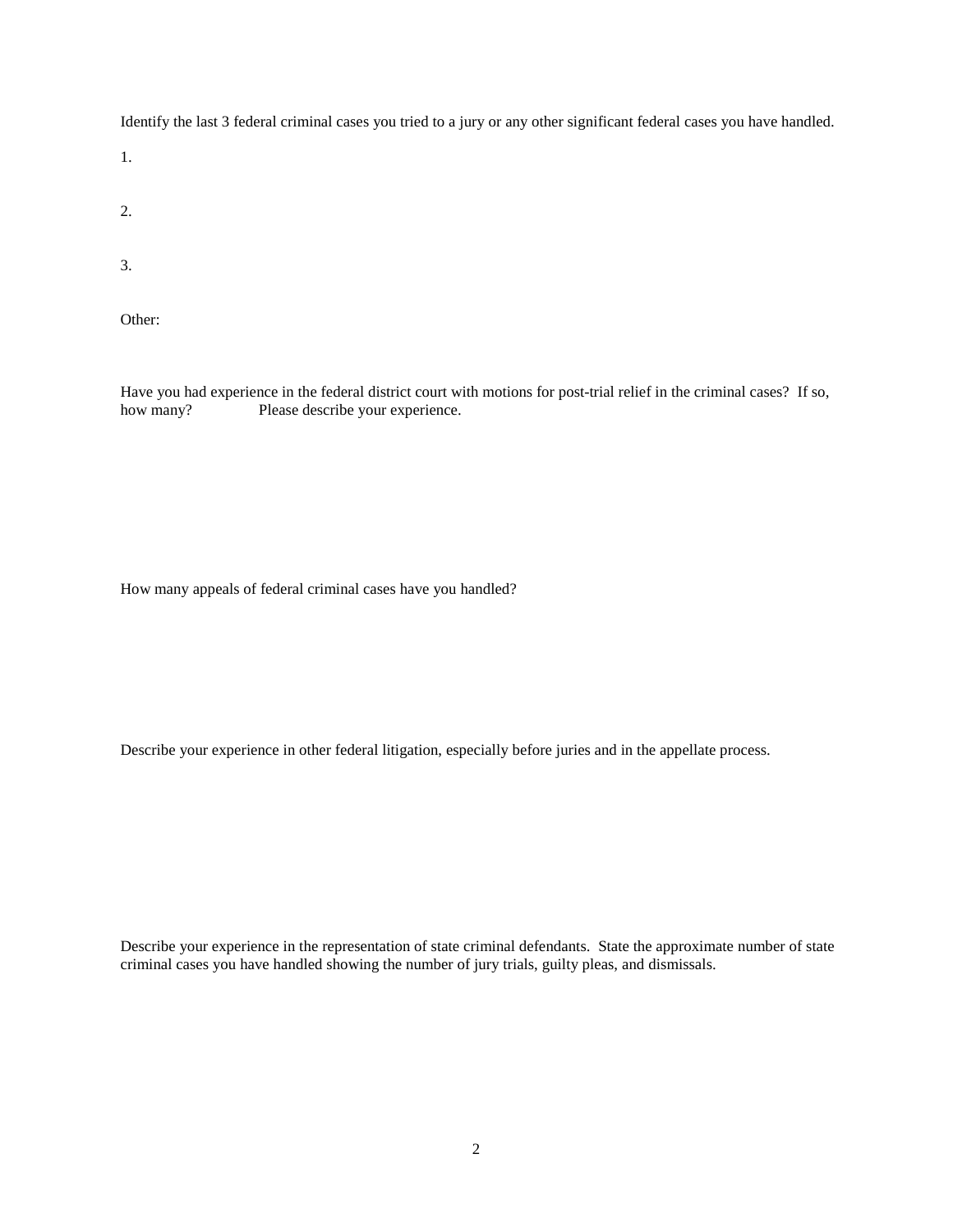Identify the last 3 state criminal cases you tried to a jury.

1.

2.

3.

Other:

Identify the last 3 significant state criminal cases you handled.

1.

2.

3.

Other:

Do you have a ready access to appropriate materials, necessary to the preparation of a federal criminal case, including but not limited to US Code, US Sentencing Guidelines, Federal Rules of Criminal Procedure, Federal Rules of Evidence, and Federal Rules of Appellate Procedure. Yes  $\square$  No  $\square$  State whether your firm possesses such materials or, in the alternative, where you will have access to such federal research materials.

Describe the general nature of your law practice, stating what percentage of your total practice involves the representation of criminal defendants.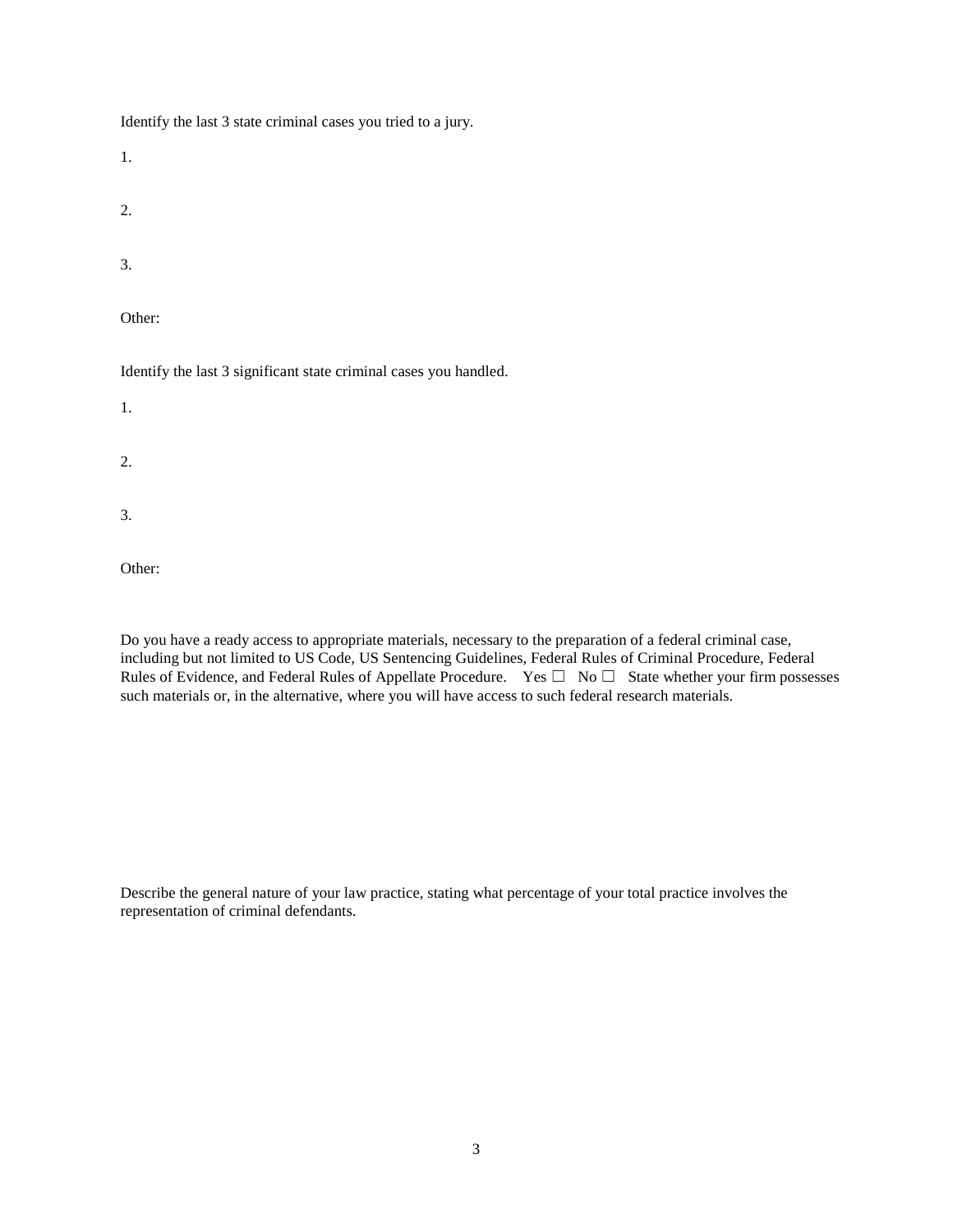If you are not selected for inclusion on the Criminal Justice Act Panel for this district, do you desire to be included on a Training Panel? This Panel would be composed of attorneys less experienced in federal criminal practice who desire to gain experience assisting members of the Criminal Justice Act Panel on their cases without compensation. Service on the Training Panel is not a requirement for inclusion on the regular CJA panel, nor does it guarantee admission to the regular CJA Panel.

Describe any types of cases you would not wish to handle.

Describe your experience in managing ESI (electronically stored information).

Do you have certain skills or experience (e.g., bilingual, scientific training, tax or accounting background) that you believe would be helpful in certain cases? If so, please specify below.

Please supply the names, addresses and telephone numbers of 3 references:

| <u>.</u>                 |  |
|--------------------------|--|
|                          |  |
| $\overline{\phantom{a}}$ |  |
|                          |  |